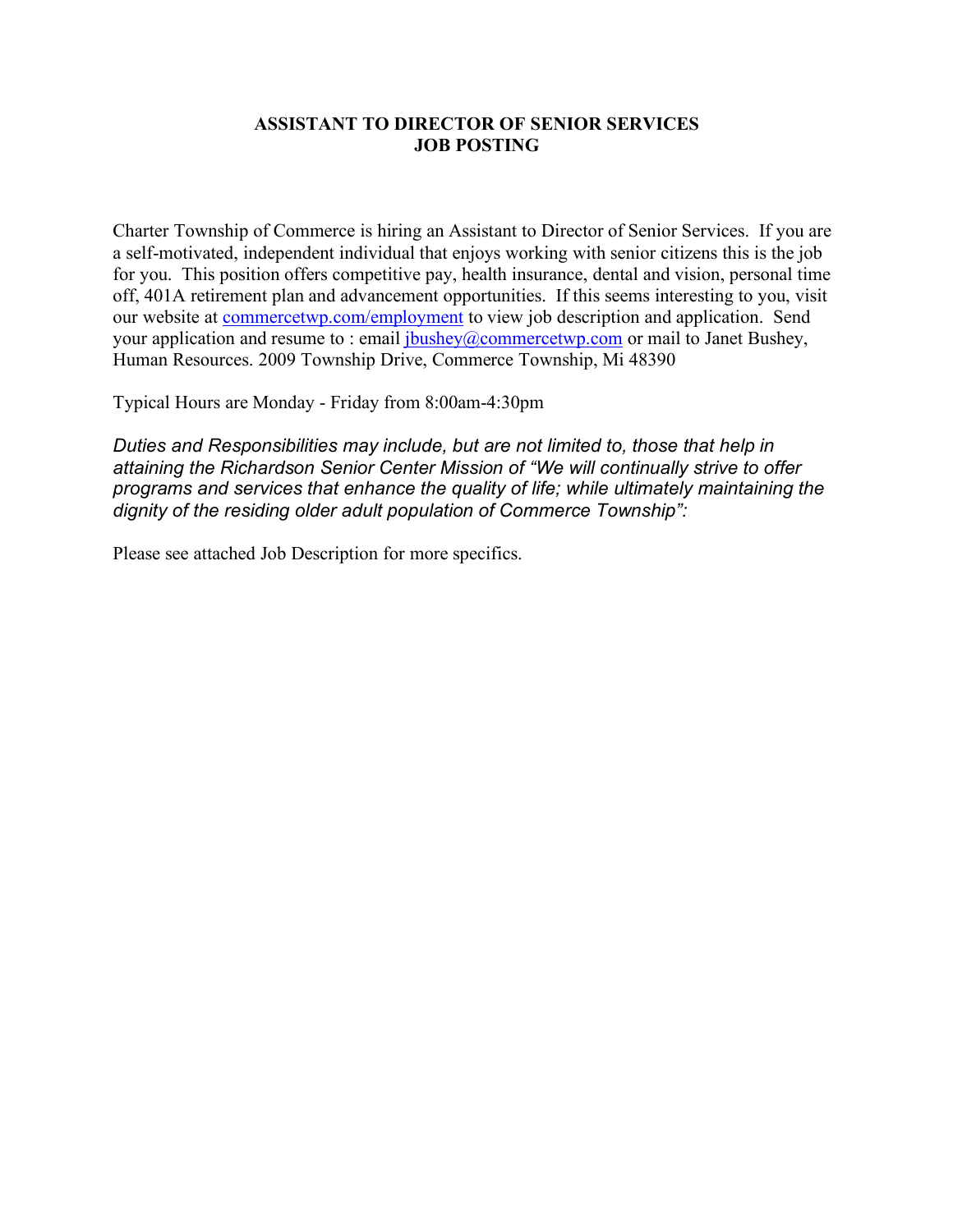

# CHARTER TOWNSHIP OF COMMERCE **Job Description**

# **Senior Services Coordinator**

## **SUMMARY**

Responsible for assisting the Director of Senior Services and Parks & Recreation in all Senior activities that are relative to the Department.

## **REPORTS TO**

● Director of Senior Services and Parks & Recreation

# **DUTIES AND RESPONSIBILITIES**

*Duties and Responsibilities may include, but are not limited to, those that help in attaining the Richardson Senior Center Mission of "We will continually strive to offer programs and services that enhance the quality of life; while ultimately maintaining the dignity of the residing older adult population of Commerce Township":*

- Serves as the secretary to the Director for any senior services, schedules appointment, maintains office files and screens phone calls
- Coordinate, plan and implement Senior Programs including recreational, entertainment, educational, craft and exercise activities
- Ability to open and close the Richardson Senior Center in the absence of the Director
- Ensure the Richardson Senior Center is properly maintained and kept orderly and clean
- Set up and arrange the senior center for daily functions and activities
- Check in seniors for daily activities
- Monitor Senior Center attendance daily/weekly/monthly
- Maintain accurate records of Senior Center attendees
- Maintain records of activity/fitness instructor credentials (certifications/insurance)
- Seek out and assist in writing grants for senior programming
- Participate in Senior Leadership calls as scheduled
- Actively engage and participate with the senior population at the Center
- Answer public inquiries in person and over the phone
- Ability to use Microsoft Office to prepare reports and documents
- Lead seniors in programs created to provide a warm, caring environment to assist our older adult population in maintaining and enhancing their independence.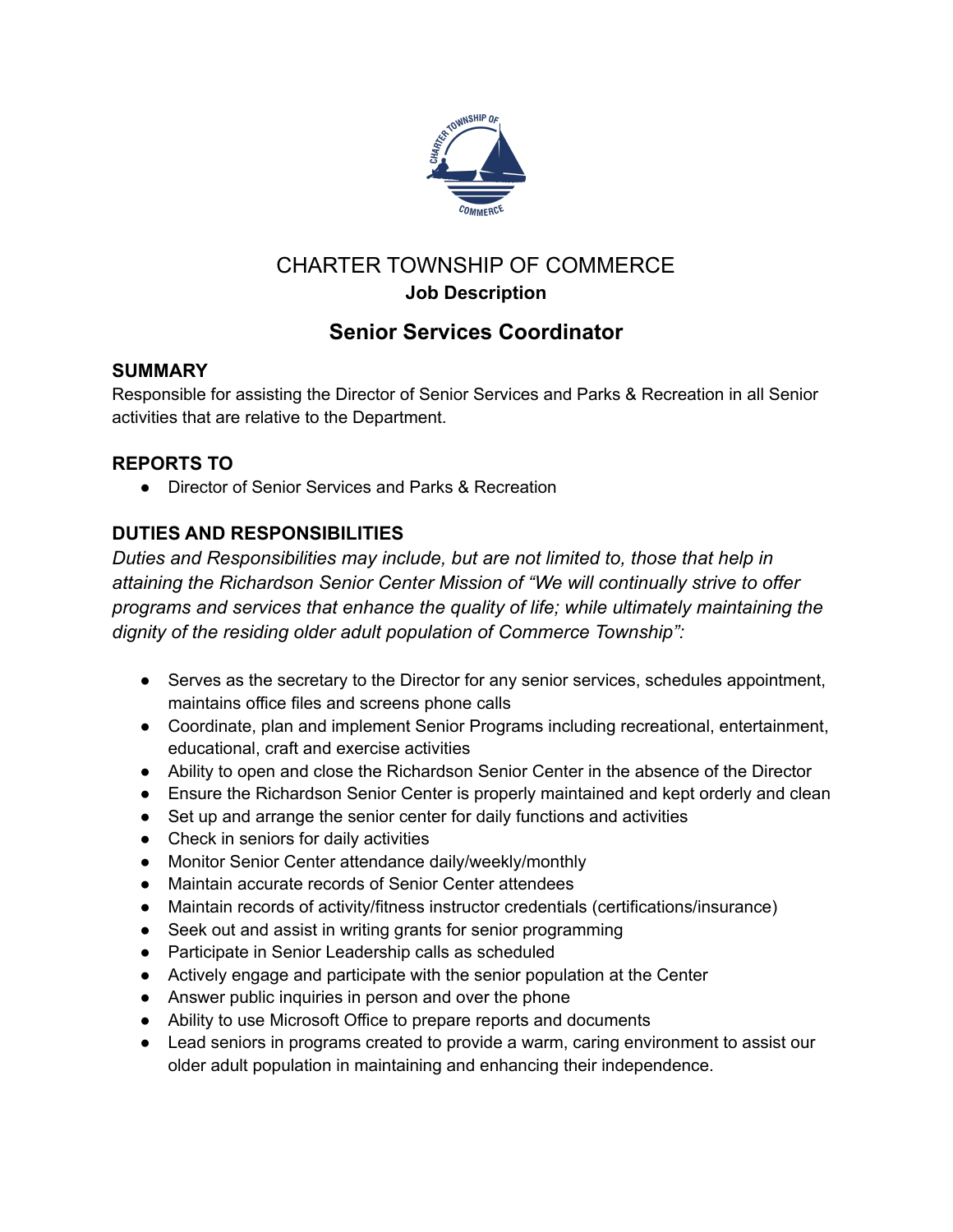- Provide guidance in a wide variety of personal service areas involving the senior population
- Create and maintain a good working relationship with local government officials that provide information and services to the senior population
- Create and maintain a good working relationship with local companies and organizations that provide services to the senior population
- Design and create The Richardson Review, center newsletter, to keep seniors informed of activities, events and changes in the community and at the senior center
- Set up and conduct activity and class registration for senior programs
- Coordinate with Meals on Wheels to provide meal services for the senior population in the community
- Coordinate with local and national travel companies to provide engaging trips for the senior population
- Communicate and coordinate senior transportation with the contracted vendor and track monthly ridership numbers
- Prepare and maintain appropriate records and reports, report monthly to Director of Senior Services and Parks & Recreation
- Maintain information on the Township's website, and social media, is up to date
- Work with Parks & Recreation Coordinator to ensure facility is set up for facility rentals
- Assist with special events for the community
- Perform related duties as assigned

The above statements are intended to describe the general nature and level of work being performed by persons assigned to this position. They are not intended as an exhaustive list of all job duties performed by personnel classified.

### **QUALIFICATIONS**

To perform this job successfully, an individual must be able to perform each essential duty satisfactorily. The requirements listed below are representative of the knowledge, skill and/or ability required. Reasonable accommodations may be made to enable individuals with disabilities to perform the essential functions.

## **EDUCATION AND/OR EXPERIENCE**

High School Graduate or equivalent with 6 months or more clerical experience.

## **LANGUAGE SKILLS**

Ability to read, analyze, communicate and interpret general business periodicals, professional journals, technical procedures or governmental regulations. Ability to write reports, business correspondence and procedure manuals. Ability to effectively present information and respond to questions from management, clients, customers and the general public.

### **MATHEMATICAL SKILLS**

Ability to calculate basic figures in order to manage money, such as making change.